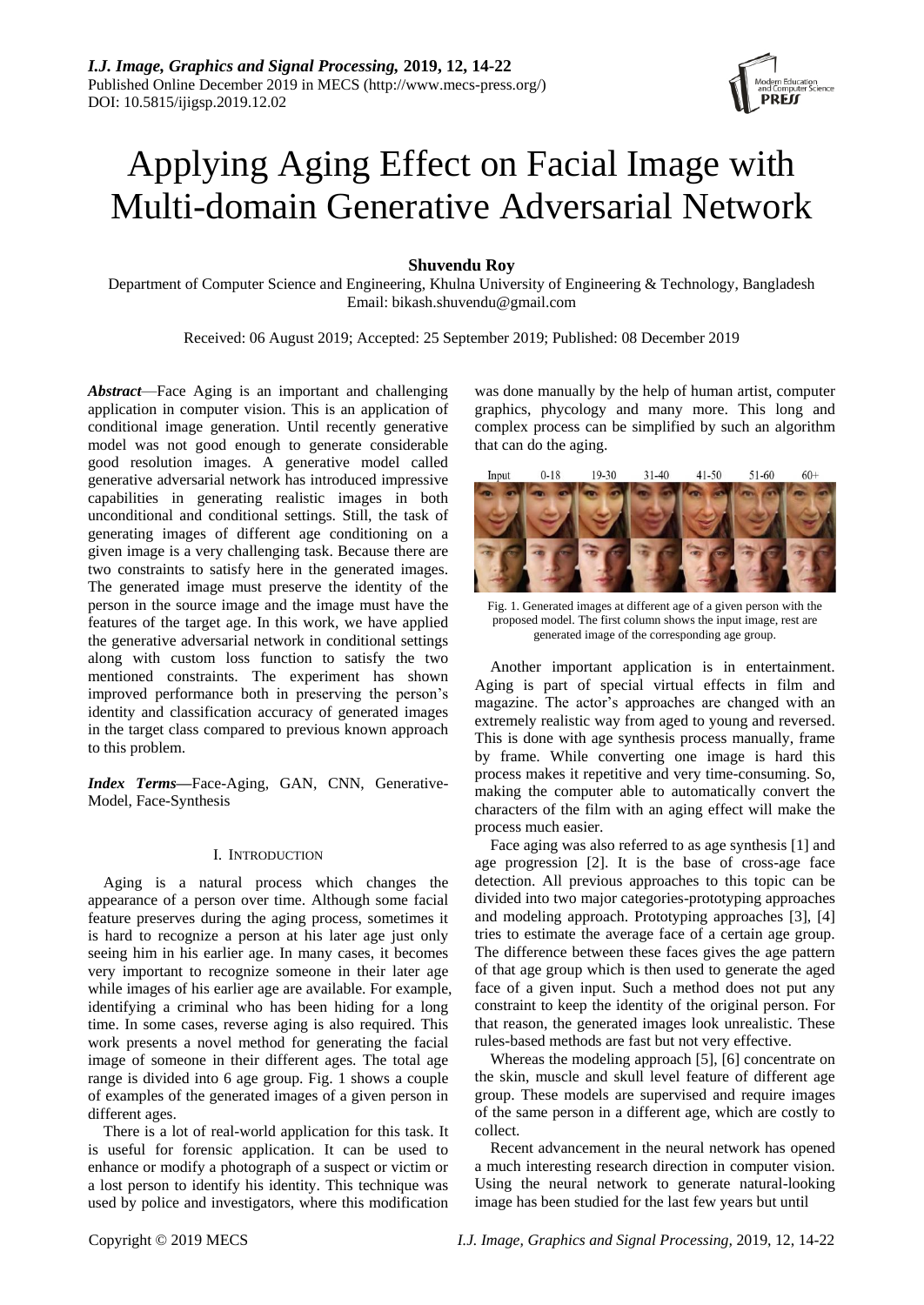

Fig. 2. Training a generative adversarial network. The generator takes a vector as input and generates an image (Generated Fake samples). This image is passed to discriminator, which tells whether the image is real or fake.

recently it was not possible to generate good resolution images with a neural network. The key model that made it possible is the generative adversarial network(GAN) [7] which unlike other generative models (eg. variational autoencoder [8]) does not use L2 loss.

The L2 loss has a tendency of generating blurry images. Instead, GAN focuses on generating realistic images with an explicit loss for that. And that helped to generate realistic images with fine details. The earlier GAN was capable of generating random images from the data distribution of the trained images. Later, conditional generative adversarial network (cGAN) [9] brought control over the generated image. It takes a class label as input to generate images of that class. Isola et. al. [10] Introduced encoder-decoder architecture to condition on a given image, not just the class. This approach is successfully used in various facial attribute editing task like changing hair color or adding sunglasses on a given image.

The objective of this research is to propose a model that can take a human image of any age and generate his predicted image at different specified age. In this work, we have used the concept GAN in conditional settings for facial aging. Our propose method generate the facial image considering two constraint. First, the proposed method has a single generator for generating faces of different age group. Second, it preserve the identity of the source subject while converting to the desired age. We have proposed custom loss function along with GAN loss to import these two constraints. The experiment shows improvement in generating better images with the identity of the source person preserved.

## II. METHODS

We first describe the concept of the generative adversarial network which is the backbone of our model. Then we present our model for generating the facial image in a different age of a person. Then we discuss the effect of the different component of our objective function. Finally, we describe the training procedures of the model.

## *A. Generative Adversarial Network*

Generative adversarial network (GAN) [7] is one of the most effective and popular generative model currently available. The GAN has two component- Generator and discriminator. The GAN generator is trained to match the data distribution of the generated image to that of target image distribution. This is done with a two-player minmax game between the generator and the discriminator. The discriminator is trained to learn the distribution of real data and distinguish it from that of generated data. At the same time, the generator is trained to generate more realistic images to fool the discriminator. The train improves the performance of both the generator and the discriminator.

In unconditional settings, GAN tries to generate a random realistic image to match the distribution of the target domain. Let z be a random variable drawn from the normal random distribution Rd, where d is the dimension of input to the generator. The generator takes the random variable z as input and generates an image of target domain  $G(x)$ . The objective of the discriminator is to output  $D(x) = 1$  for x Px and  $D(G(z)) = 0$ . The objective of the GAN model is presented in the Equ. 1, where the generator tried to minimize the loss value and the discriminator tries to maximize it.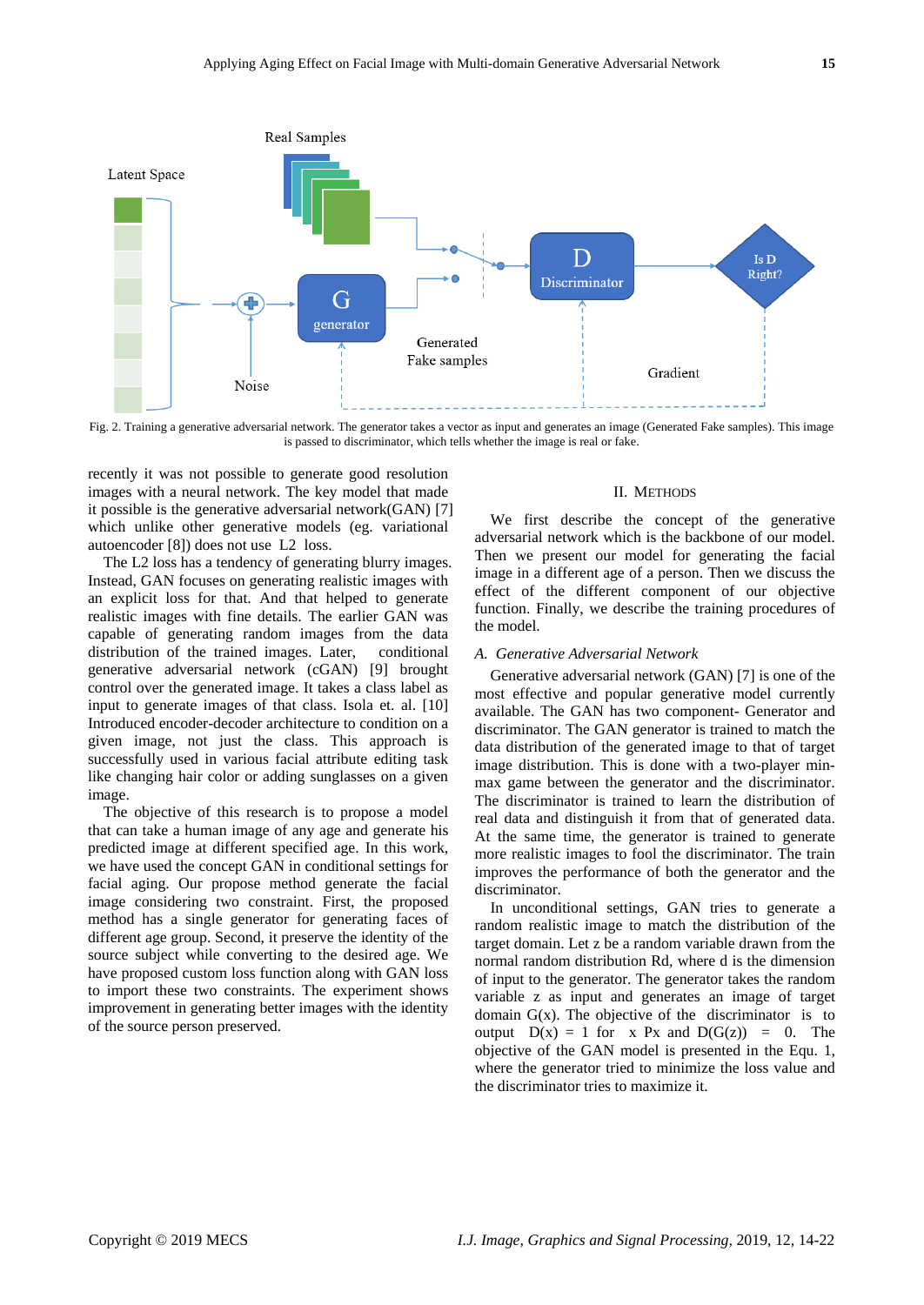

Fig. 3. Training the discriminator. The gray part of the diagram is freezed during the training of discriminator. Either real image of the fake image is send as input to the discriminator at a time.

$$
\begin{aligned}\n\min \max \limits_{G} V(G, D) &= \\
\frac{E}{2} \sum_{x \sim P_x} [\log D(x)] + E_{z \sim P_z} [\log (1 - D(G(z)))]\n\end{aligned} \tag{1}
$$

A visual description of GAN training is given in Fig. 2

GAN can also be used in conditional settings with extra input to the generator. The conditional generative adversarial network (cGAN) was introduced by Mirza et. al. [9]. GAN can be used in the conditional setting by providing extra information like target class or attribute as input. The GAN objective in the conditional settings can be represented in Eq. 2.

$$
\begin{aligned}\n\min \max V(G, D) &= \\
\frac{G}{D} & \sum E_{x \sim P_X} \left[ \log D(x) \right] + E_{z \sim P_Z} \left[ \log \left( 1 - D(G(z|y)) \right) \right] \tag{2}\n\end{aligned}
$$

Where y is the conditional input.

It popularized a new dimension in the generative model called the image to image translation. These models use an input image as a condition to generate a target image. First, the image-to-image translation network generating a good resolution image was proposed by Isola et. al. [10]. Because of the fact that an image is used to condition on, the generator of such model uses encoder-decoder architecture.

This model has two parts; the encoder takes the image as input and compresses it into a lower-dimensional matrix which is the input to the decoder. The decoder upsamples it to generate the target image. Sometimes the decoder takes a random vector as input along with the encoder matrix. The purpose of the random vector is to introduce randomness in the generated image.

The original image-to-image translation model proposed a supervised method for training conditional image generator. The model consisted of two losses. The regular GAN loss was responsible for generating realistic-looking images. And an L1 loss was considered between the generated image and the target image reduce the difference between the generated and target image. Given an image x and a random variable z, it learns to generate the image of the target domain, G:  $\{x, z\} \rightarrow y$ .

$$
L_{cGAN} = E_y [log D(y)] + E_{x,z} [log(1 - D(G(x,z)))] \tag{3a}
$$

$$
L_{LI}(G) = E_{x,y,z}I/|y - G(x,z)|/|1
$$
 (3b)

In the final objective, both losses is weighted with a weighting factor  $\lambda$ , which balance the importance of both losses.

$$
\min \max V(G, D) = L_{cGAN}(G, D) + \lambda L_{L1}(G) \tag{4}
$$

In real life, most of the image translation task does not have paired data for supervised training. Zhu et. al. [11] proposed a cycle-consistent adversarial network that can transfer images between two domains with unsupervised training. It had two copies to each network to convert from and to both domains. Now it can convert from source to target and back to the source where L1 loss can be applied. It does not require paired supervised data to train with this objective. If F is the generator from domain Y to X and G is the generator from domain X to Y. The cycle consistency loss can be represented as follow.

$$
L_{cyc}(G, F) = E_{x \sim p_{data}(x)}[||F(G(x)) - x||_1] + E_{x \sim p_{data}(x)}[||F(G(y)) - y||_1]
$$
\n(5)

This approach has a major disadvantage. It cannot be extended with more than two domain efficiently. Even having two different generators and discriminator is costly to train. We have to deal with 6 different domain for different age groups. Also applying the two important constraints for preserving the person's identity and the age-specific feature is not possible here. So, we adopted a single generator model with the class as a condition to generate the images of the target domain and added two custom objective to apply the mentioned constraint.

## *B. Face-Aging Model*

Our objective is to train a multi-domain image-toimage translation model. Along with the adversarial loss, we applied the custom loss to make the image looks like the target domain and keep the identity of the person of the source. The generator takes the class of the target image c, along with the input image x to generate the image;  $G(x, c) \rightarrow y$ . The model generates images of all classes from a given image.

The discriminator acts as an auxiliary classifier [12] so that one discriminator can handle images on multiple domains. For that, the discriminator has two outputsclass probabilities and discriminator validity. Like regular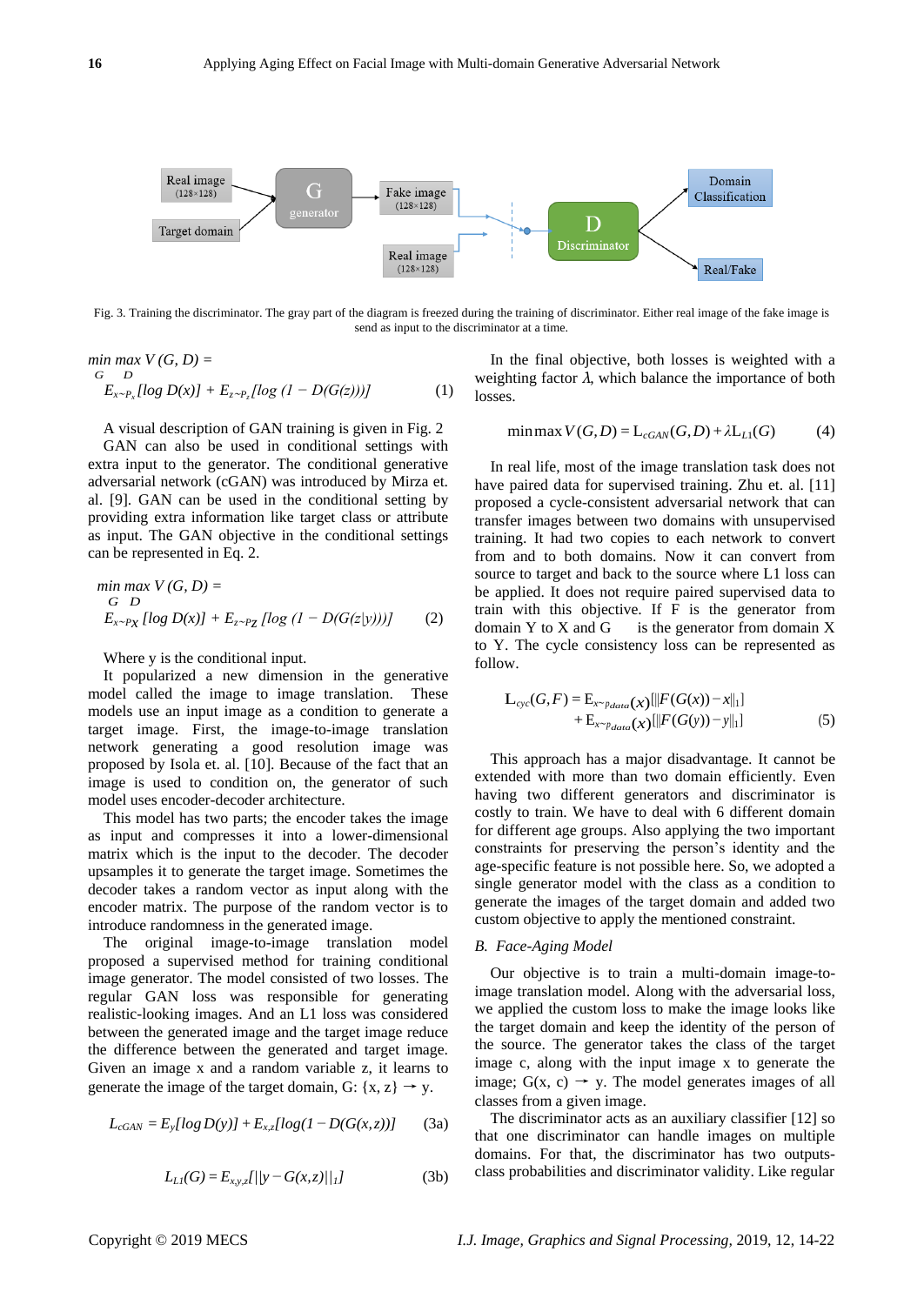

Fig. 4. Training the generator. Here, green represents the inputs to the model. Blue is the trainable model and black is trained freezed model. Yellow are the output of the model.

GAN the validity represents the probability score of a generated image as real/fake, predicted by the discriminator and the class probability is the probability of the generated image belonging to a specific domain. So, the adversarial loss of the proposed model can be represented as Eq. 6

$$
L_{adv} = E_x [log D_{adv}(x)] +
$$
  
\n
$$
E_{x, c} [log (1 - D_{adv}((G(x, c)))]
$$
 (6)

**Domain Classification Loss**. The objective of our model is to generate an image of a target domain that is classified as an image of that domain. For that, we have adopted a classification loss and implemented with a second output of the discriminator. During the discriminator training, the classifier is trained to classify the images properly. The classification loss of the generated image is used as a signal to optimize G for generating a better image that fit the distribution of the target class.

$$
L_{cls} = E_{x, cl} - log D_{cls}(c/x)
$$
 (7)

Here, Dcls() gives the class probability of each class. The discriminator combinedly optimizes the adversarial and the classification loss. The importance of the two losses is adjusted with a constant factor λcls. The final objective of the discriminator is,

$$
L_D = -L_{adv} + \lambda_{cls} L_{cls}
$$
 (8)

The negative value of the adversarial loss represents the opposite objective of the generator and the discriminator. Rather then the discriminator tries to maximize the adversarial loss it now minimizes the negative of adversarial loss and classification loss. The discriminator training process is illustrated in Fig. 3.

**Reconstruction Loss.** By minimizing the adversarial loss the generator learns to construct a realistic image that follows the data distribution of the target image. With the classification loss, it generates images that look like the images of the target class. However, none of this loss imposes any constraint to keep the details of the source image of the person or to preserve the identity of the person of the source image. To add this constraint we optimize two more loss on the generator. The reconstruction loss [13] is the L1 loss between the reconstructed image of the translated image back to its original domain, and the source image itself.

$$
L_{rec} = E_{x,c,c}I[/\!/\!x - G(G(x,c),c^I)/\!/\!/\!]
$$
 (9)

The reconstruction loss imposes half the objective of CycleGAN [11]. As we have the class level as an input to the generator we do not need two generators to impose this loss. This loss imposes an indirect constraint to the generated image to preserve some feature of the source image in the target image so that it can be converted back to the original image with the class level of the original image. Although this loss showed an impressive result in many application reported by many papers. But if the generator finds any shortcut to generate the image back to original it might successfully convert it back without preserving the desired feature in the generated image with the target level. To ensure the content of source image preserved in the generated image we have added the content loss.

**Content Loss.** The purpose of content loss is to force the generator to preserve the underlying content of the source image in the generated image. It is the difference between the content of the source and the generated image. Similar losses have shown good result in other applications, like image super-resolution [14]. The content vector is extracted from the high-level representation learned from a pre-trained deep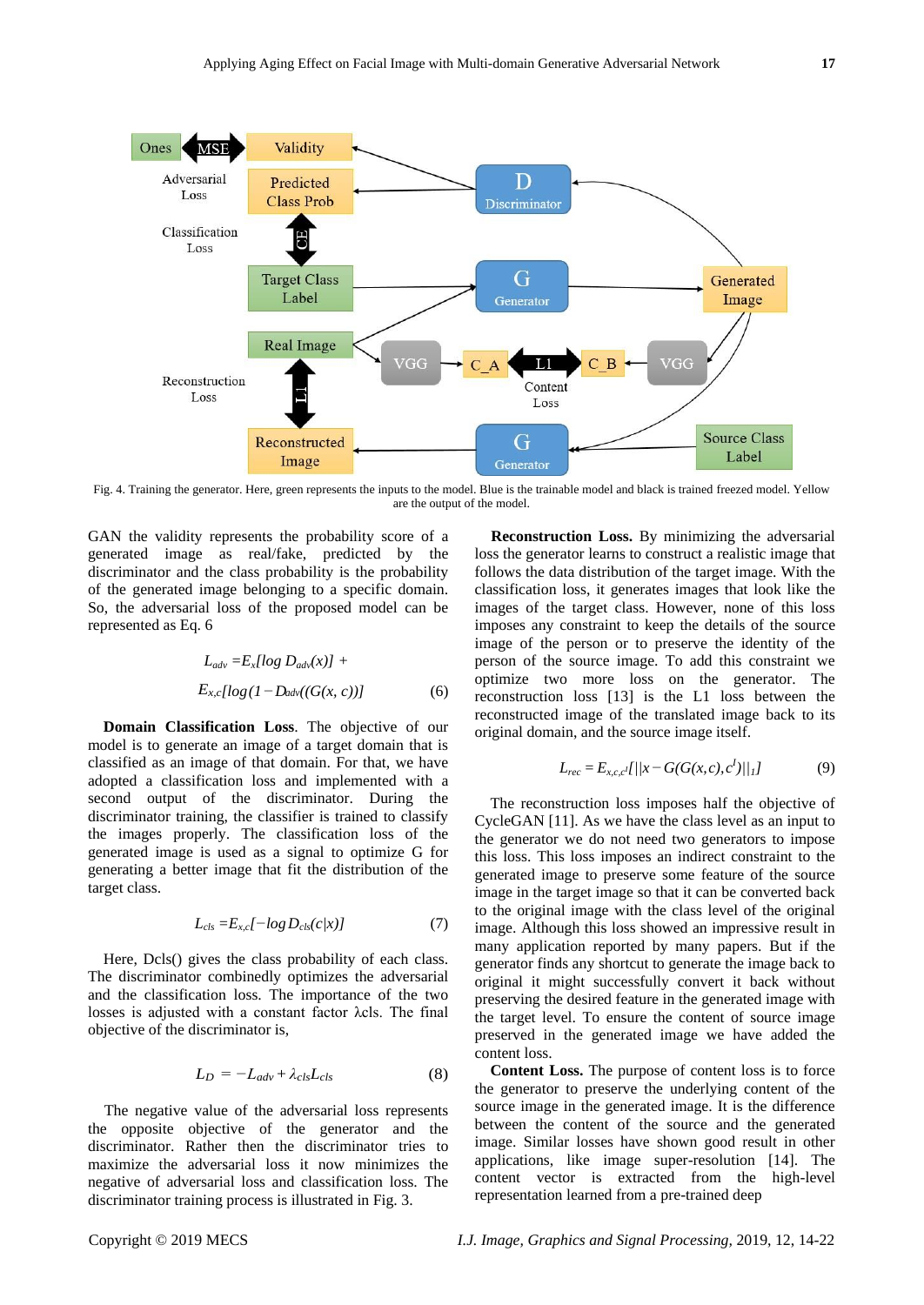convolutional neural network. It is well known that the deep CNN trained with large dataset are good in extracting the high-level features from an image. In this work, we have used the VGG-19 [15] model trained with ImageNet [16] as a feature extractor to find the content loss.

The content loss is extracted from an earlier layer of VGG-19 model other than the output layer. The content loss of our model is represented in the following equation.

$$
L_{con} = E_{x,cl} / |VGG_{l}(x) - VGG_{l}(G(x, c))|_{1}] \tag{10}
$$

Here, l represents the specific layer chosen for taking the feature from. In this model, it is conv44 of VGG-19 model. The *l1* is chosen instead of l2 because various previous work has shown that the l2 loss has a tendency of generating blurry images.

The final objective function of the model consists of all the described losses along with individual weight for each loss.

$$
L_G = L_{adv} + \lambda_{cls} L_{cls} + \lambda_{rec} L_{rec} + \lambda_{con} L_{con}
$$
 (11)

Here, λcls, λrec, λcon are the hyper-parameters of the model. We have conducted an experiment with different values of these parameters found the best result with λcls  $= 1$ ,  $\lambda$ rec  $= 10$  and  $\lambda$ con  $= 0.25$ .

The generator training procedure is shown in Fig. 4. Here, Target class label and the real image is the input to the generator. The generated image then goes to the discriminator and the generator with the original source class label. The discriminator outputs the validity and the predicted class probability. From this, we calculate two of the objective loss- the adversarial loss and the classification loss. The generator outputs the reconstruction of the original image. We calculate the difference between the original image and the reconstructed image with L1 loss. To calculate the content loss, we pass both the real image and all corresponding generated image to a pre-trained and froze VGG-19 model. Then we calculate the content loss from the output of both models.

## *C. Network Architecture*

After the introduction of the generative adversarial network with low-resolution images, Radford et. al. [17] introduced a deep convolutional generative adversarial network. We followed the architecture from this model with other changes and variations introduced in later papers. Both generator and discriminator use the module of the form Convolution-Batch Normalization-ReLU [18].

# **Generator with skip connection**

The problem of image-to-image translation deals with images of high resolutions. In most of the applications,

the source and destination have similar image structure in both source and generated image, although they differ in appearances. In our application, the identity of a person at his different age must preserve and we have designed the loss function for that purpose. We consider this property to build the generator.



Fig. 5. Two variations of architecture choice for generator. The regular encoder-decoder architecture in the top image and the U-net [20] with skip connection between mirrored layers of encoder and decoder in bottom.

Many application in this domain has used encoderdecoder architecture [19]. In such a network, the input is passed to the encoder part of the network to compress the input to a low dimensional representation. This is called bottleneck representation. Then it is passed into the decoder which upsamples it to the image dimension. In many application, much of these low-level features are shared between both networks. For that reason, it would be beneficial to shuttle this feature directly between the networks.

To give the generator the means to share this information we have followed the intuition introduced in U-Net [20]. This network has skip-connection between the layers of encoder and decoder. Skip-connection is a concept popularized by ResNet [21]. It used skipconnection between its layers. The idea is to add the input of a layer to the output of that layer or a sequence of layers. It passes direct information in between layers of the network that help the model to understand the transition as well as the change in a transition. In U-Net the skip connection is added in between the encoder and decoder which is a skip connection between layer i and the layer  $(n-i)$ , where n is the total number of layers in the generator.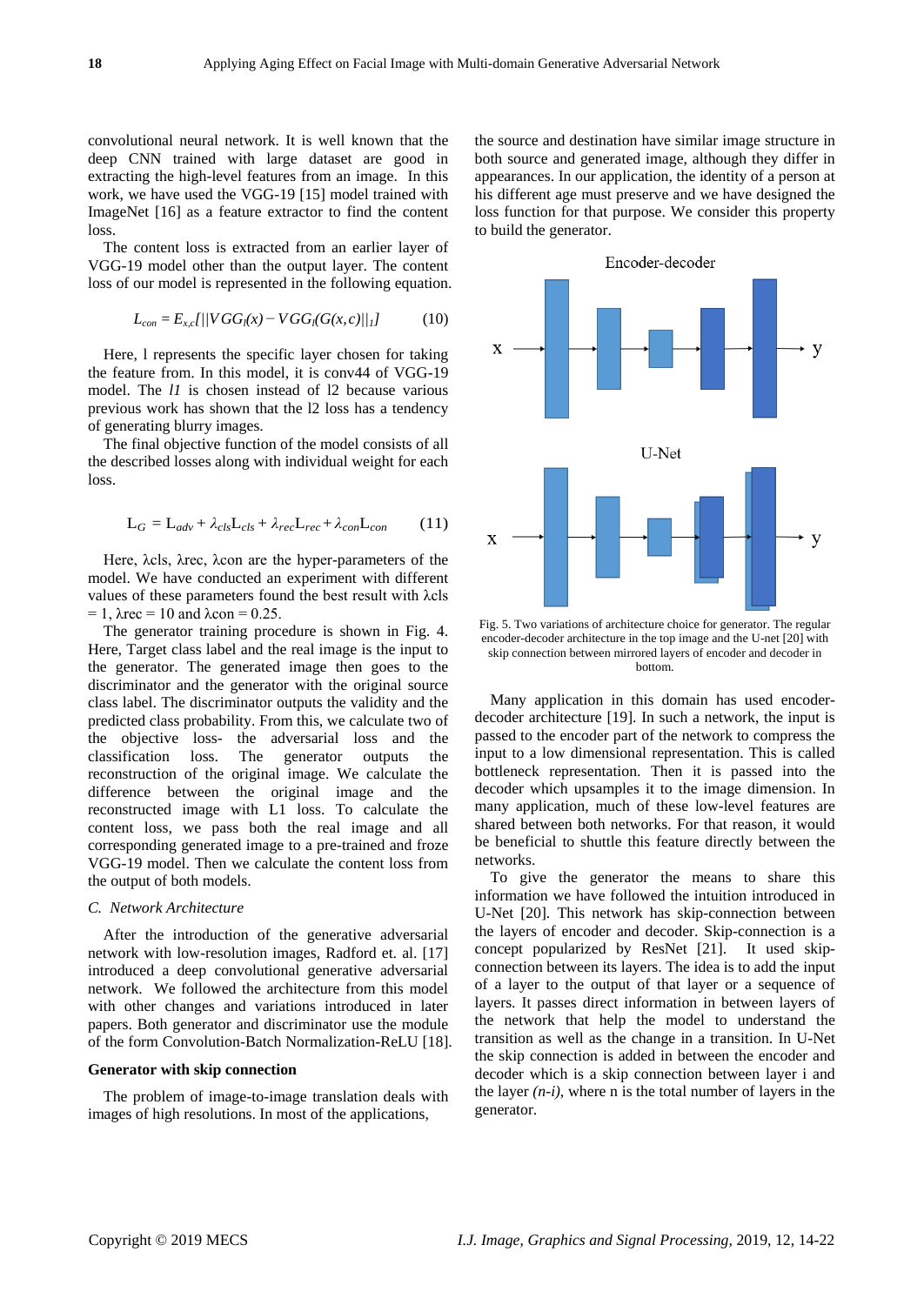#### Table 1. Architecture of Generator

| Layer             | Input size $\rightarrow$ Output size                                                                          | Layer type                                                           |
|-------------------|---------------------------------------------------------------------------------------------------------------|----------------------------------------------------------------------|
|                   | $(r, c, 3+n_c) \rightarrow (r, c, 64)$                                                                        | Conv $(64, (7\times7), 1, 3)$ , InstNorm, ReLU                       |
| Down-sampling     | $(r, c, 64) \rightarrow (\frac{r}{2}, \frac{c}{2}, 128)$                                                      | Conv $(128, (4\times4), 1, 3)$ , InstNorm, ReLU                      |
|                   | $(\frac{r}{2}, \frac{c}{2}, 128) \rightarrow (\frac{r}{4}, \frac{c}{4}, 256)$                                 | Conv $(256, (4\times4), 1, 3)$ , InstNorm, ReLU                      |
|                   | $(\frac{r}{4}, \frac{c}{4}, 256) \rightarrow (\frac{r}{4}, \frac{c}{4}, 256)$                                 | Residual Connection: Conv $(256, (3\times3), 1, 1)$ , InstNorm, ReLU |
|                   | $(\frac{\tilde{r}}{4}, \frac{\tilde{c}}{4}, 256) \rightarrow (\frac{\tilde{r}}{4}, \frac{\tilde{c}}{4}, 256)$ | Residual Connection: Conv(256, (3×3), 1, 1), InstNorm, ReLU          |
| <b>Bottlenack</b> | $(\frac{r}{4}, \frac{c}{4}, 256) \rightarrow (\frac{r}{4}, \frac{c}{4}, 256)$                                 | Residual Connection: Conv(256, $(3\times3)$ , 1, 1), InstNorm, ReLU  |
|                   | $(\frac{r}{4}, \frac{c}{4}, 256) \rightarrow (\frac{r}{4}, \frac{c}{4}, 256)$                                 | Residual Connection: Conv $(256, (3\times3), 1, 1)$ , InstNorm, ReLU |
|                   | $(\frac{r}{4}, \frac{c}{4}, 256) \rightarrow (\frac{r}{4}, \frac{c}{4}, 256)$                                 | Residual Connection: Conv(256, $(3\times3)$ , 1, 1), InstNorm, ReLU  |
|                   | $(\frac{r}{4}, \frac{c}{4}, 256) \rightarrow (\frac{r}{4}, \frac{c}{4}, 256)$                                 | Residual Connection: Conv $(256, (3\times3), 1, 1)$ , InstNorm, ReLU |
|                   | $(\frac{r}{4}, \frac{c}{4}, 256) \rightarrow (\frac{r}{2}, \frac{c}{2}, 128)$                                 | DeConv $(128, (4\times4), 2, 1)$ , InstNorm, ReLU                    |
| Up-sampling       | $(\frac{r}{2}, \frac{c}{2}, 128) \rightarrow (r, c, 64)$                                                      | DeConv $(64, (4\times4), 2, 1)$ , InstNorm, ReLU                     |
|                   | $(r, c, 64) \rightarrow (r, c, 3)$                                                                            | Conv $(3, (7 \times 7), 1, 3)$ , Tanh                                |

Table 2. Architecture of Discriminator

| Layer                    | Input size $\rightarrow$ Output size                                                                                                  | Layer type                                             |
|--------------------------|---------------------------------------------------------------------------------------------------------------------------------------|--------------------------------------------------------|
|                          | $(r, c, 3) \rightarrow (\frac{r}{2}, \frac{c}{2}, 64)$                                                                                | Conv $(64, (4 \times 4), 2, 1)$ , L. ReLU              |
|                          | $(\frac{r}{2}, \frac{c}{2}, 64) \rightarrow (\frac{r}{4}, \frac{c}{4}, 128)$                                                          | Conv $(128, (4\times4), 2, 1)$ , L. ReLU               |
| <b>Hidden Layers</b>     | $(\frac{r}{4}, \frac{c}{4}, 128) \rightarrow (\frac{r}{8}, \frac{c}{8}, 256)$                                                         | Conv $(256, (4\times4), 2, 1)$ , L. ReLU               |
|                          | $(\frac{r}{8}, \frac{c}{8}, 256) \rightarrow (\frac{r}{16}, \frac{c}{16}, 512)$                                                       | Conv $(512, (4\times4), 2, 1)$ , L. ReLU               |
|                          | $\left(\frac{r}{16}, \frac{c}{16}, 512\right) \rightarrow \left(\frac{r}{32}, \frac{c}{32}, 1024\right)$                              | Conv(1024, (4×4), 2, 1), L. ReLU                       |
|                          | $\left(\frac{\tilde{r}}{32},\frac{\tilde{c}}{32},1024\right) \rightarrow \left(\frac{\tilde{r}}{64},\frac{\tilde{c}}{64},2048\right)$ | Conv $(2048, (4\times4), 2, 1)$ , L. ReLU              |
| Outout Layer $(D_{adv})$ | $\left(\frac{r}{64}, \frac{c}{64}, 2048\right) \rightarrow \left(\frac{r}{64}, \frac{c}{64}, 1\right)$                                | Conv $(1, (3\times3), 1, 1)$                           |
| Outout Layer $(D_{cls})$ | $(\frac{r}{64}, \frac{c}{64}, 2048) \rightarrow (1, 1, n_d)$                                                                          | Conv $(n_d, (\frac{r}{64} \times \frac{c}{64}), 1, 0)$ |

## **Markovian Discriminator**

The concept is also known as PatchGAN. Previous work has shown that L1 and L2 loss has a tendency to generate blurry images [10]. It fails to generate highfrequency crispness but captured the low frequencies. To capture the high-frequency structure we can restrict the discriminator to local image patches. The PatchGAN discriminator restricts the output of the discriminator into local patches. Rather than outputting a single number to indicate if an image is real or fake the PatchGAN tries to classify if each N patch of an image is real or fake.

Our PatchGAN discriminator is implemented with convolution over the image to generate the output for the patches. The output of the discriminator is much smaller than the size of the image and this generate good quality images.

# **Architecture**

The layer description of the generator and discriminator models are given in table 1 and 2. It follows the generator and discriminator layers from StarGAN[13] implementation. We have used instance normalization in all layers except the output layer. For discriminator, we have used Leaky ReLU. In the tables, nd: number of domains, nc: the dimension of domain labels, Conv: convolution with parameters(output channels, kernel size, stride, padding), InstNorm: instance normalization layer, L. ReLU: leaky relu.

#### *D. Training*

The Wasserstein GAN [22], [23] has shown that it is difficult to optimize the GAN objective proposed in the original GAN paper [7]. To stabilize the GAN training and to generate high-quality image it proposed a modified training objective.

$$
L_{adv} = E_x [log D_{adv}(x)] - E_{x,c} [log D_{adv}((G(x, c)) - \lambda_{gp} E_x [|| \mathbf{v}_x D_{adv}(\hat{\mathbf{v}} ||_2 - 1)] \qquad (12)
$$

The latter proposed WGAN is known as WGAN-GP. It used gradient plenty instead of clipping to enforce Lipchitz constant. A differentiable function f is a 1- Lipschitz if it has a gradient with the norm at most 1 everywhere.

So, instead of applying clipping like WGAN, WGAN-GP penalizes the model if the gradient norm moves away from its target norm of 1. In the training of our model, we have used the Eq. 12 instead of previously mentioned Eq. 6.

#### III. EXPERIMENTS

We have implemented the model with PyTorch [24] in python. All experiments were done in NVIDIA 1060 GPU.

# *A. Dataset*

To train the model we need facial images with the age as a label. For this, we have used UtkFace [25] dataset. This dataset contains more than 23,000 images of people in the age range 0 to 116. We divided the images into 6 age groups. They are: 0-18, 19-30, 31-40, 41-50, 51-60, 60+. Dividing the data into age groups leads to an unequal amount of data into the different age group. To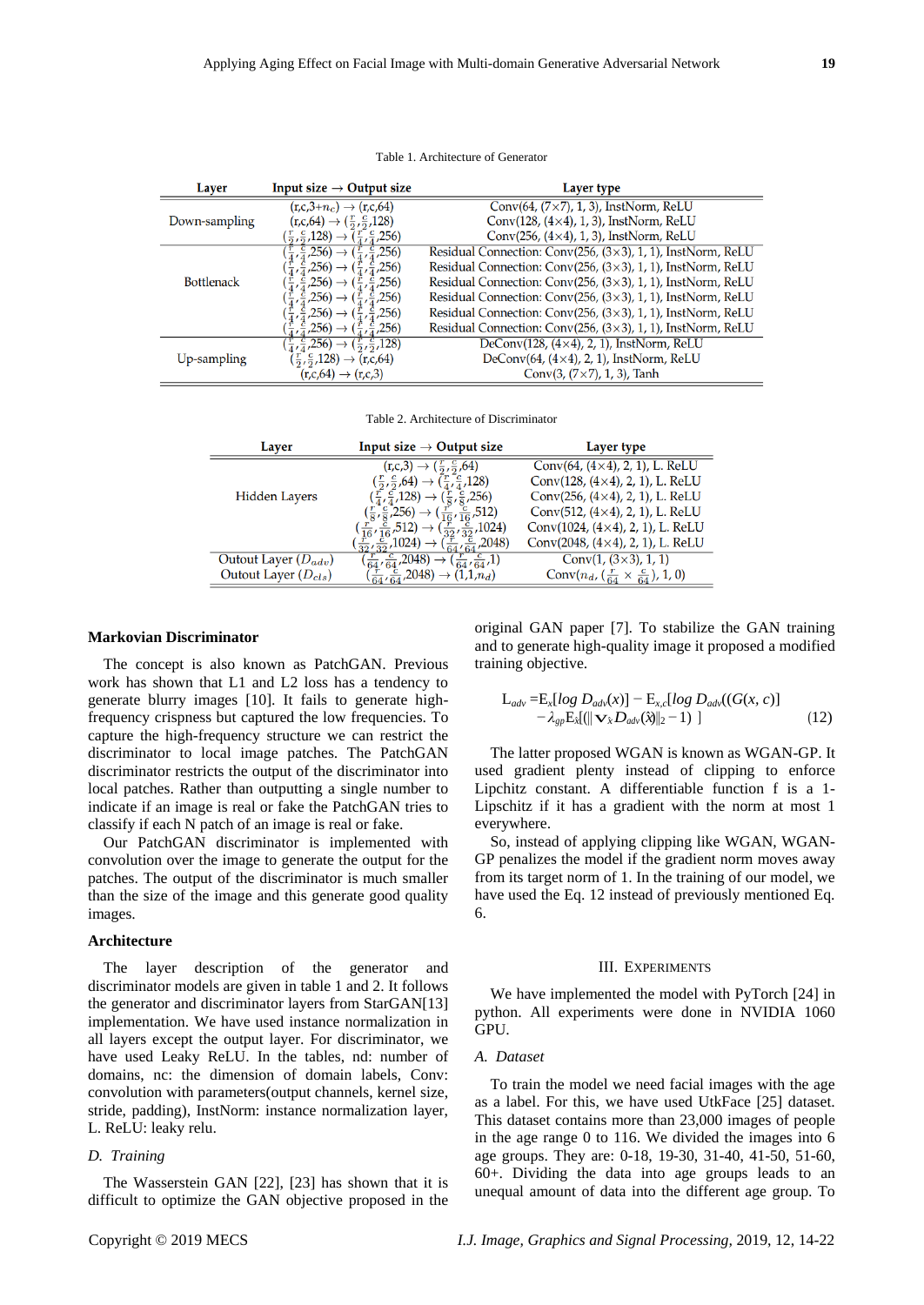balance this we have manually augmented the data by cropping the exact facial area with a face detector.

## *B. Experimental Setup*

The input image size of the model is  $128 \times 128$ . To train the model we have used the Adam optimizer [26] instead of gradient descent optimizer. It has proven to be a better choice for working with GANs. The Adam optimizer has two parameters- beta1 and beta2 which control the momentum of gradient descent. We trained the model for 50 epochs with the batch size of 8. The model has few other hyper-parameters mentioned in the method. All parameters of training the model are summarized in table 3.

| <b>Parameters</b> | <b>Values</b>    |
|-------------------|------------------|
| Image input size  | $128 \times 128$ |
| Adam: beta1       | 0.5              |
| Adam: beta2       | 0.999            |
| $\lambda$ cls     |                  |
| λrec              | 10               |
| λ $con$           | 0.25             |
| $\lambda gp$      | 10               |
| Epochs            | 50               |
| <b>Batch</b> size | 8                |
| Learning rate     | 0.0002           |
| LR Decay rate     | 0.99             |

# *C. Evaluation Matrix*

It is hard to evaluate the generated image in any context. There is no common well-known method to judge the quality of generated images. GAN is a generative model which is used for generated various kind of images in the last few years. Different papers have reported performance in different ways. Most of them the human evaluation [10]. It is done by presenting a volunteer with generated and a real image for a small fixed amount of time. The task is to say which one is generated and which one is real. This score is converted into accuracy to report the performance of the generated image. This type of evaluation is neither reliable nor comparable.

In this work, we have generated images of different age group with an object of preserving the original person's identity. Previously on this domain called FaceAging [27] had introduced an evaluation matrix called face recognition score to evaluate the performance on preserving the original person's identity. For this, a pre-trained face verification algorithm is used. We have used OpenFace [28] for face verification. OpenFace is open-source face recognition and verification library.

The face verification algorithm takes two images as input and returns a score corresponding to the similarity between two faces. Lower the score the more confidence the algorithm that both images contain the same person. Commonly distance less than 0.7 is considered a good distance for positive verification. For all generated images of different ages, we have calculated the distance of the person with the original images. For all images with this distance less than 0.7 we have treated it as positive verification and calculated the overall accuracy of the model.

As we have generated images of different age group, the image must preserve the features of that age group. For this evaluation, we have trained a classifier of these age groups. From the generated image we have calculated the predicted class for those images and calculated the overall accuracy of each class.

## *D. Result Analysis*

## **Face Recognition Score**

As mentioned in the previous section, we have used the pre-trained OpenFace library for calculating face recognition score. We have compared the result with known previous results. Anitpov et. al. [27] proposed a method for face aging using explicit Identity preserving optimization for preserving the identity of the person. They did not focus on the classification rate or the images containing content of the image. This two optimization has made our model yielding a better result in the previous works.

Table 4. Comparison of Face recognition score with previous works

| Method                                | <b>FR</b> values |  |
|---------------------------------------|------------------|--|
| Pixelwise optimization                | 59.8%            |  |
| Identity preserving optimization [13] | 82.9%            |  |
| Our proposed method                   | 93.75%           |  |

Table 4 compared the performance of proposed approach compared with known previous approaches. For the comparison purpose, we have implemented the mentioned approaches and trained with the same dataset. It shows a significant improvement in preserving the facial identify of the person in the generated images. Table 5 shows the face recognition score of each age range.

Table 5. Comparison on Face recognition score with previous works

| Age range | <b>FR</b> values |
|-----------|------------------|
| $0-18$    | 91.67%           |
| 19-30     | 91.67%           |
| $31 - 40$ | 95.83%           |
| $41 - 50$ | 100.0%           |
| 51-60     | 95.83%           |
| 60+       | 87.5%            |

Table 5 shows that the face recognition score is comparatively better for middle-range ages giving the best result for age range 41-50, but not that good for very young and very old. This is acceptable because of the fact that the human face has the most amount of changes between these age ranges. A face preserves fewer similarities in this age range from the rest of his life. That is why it is hard for generating the perfect image of very young and very old person.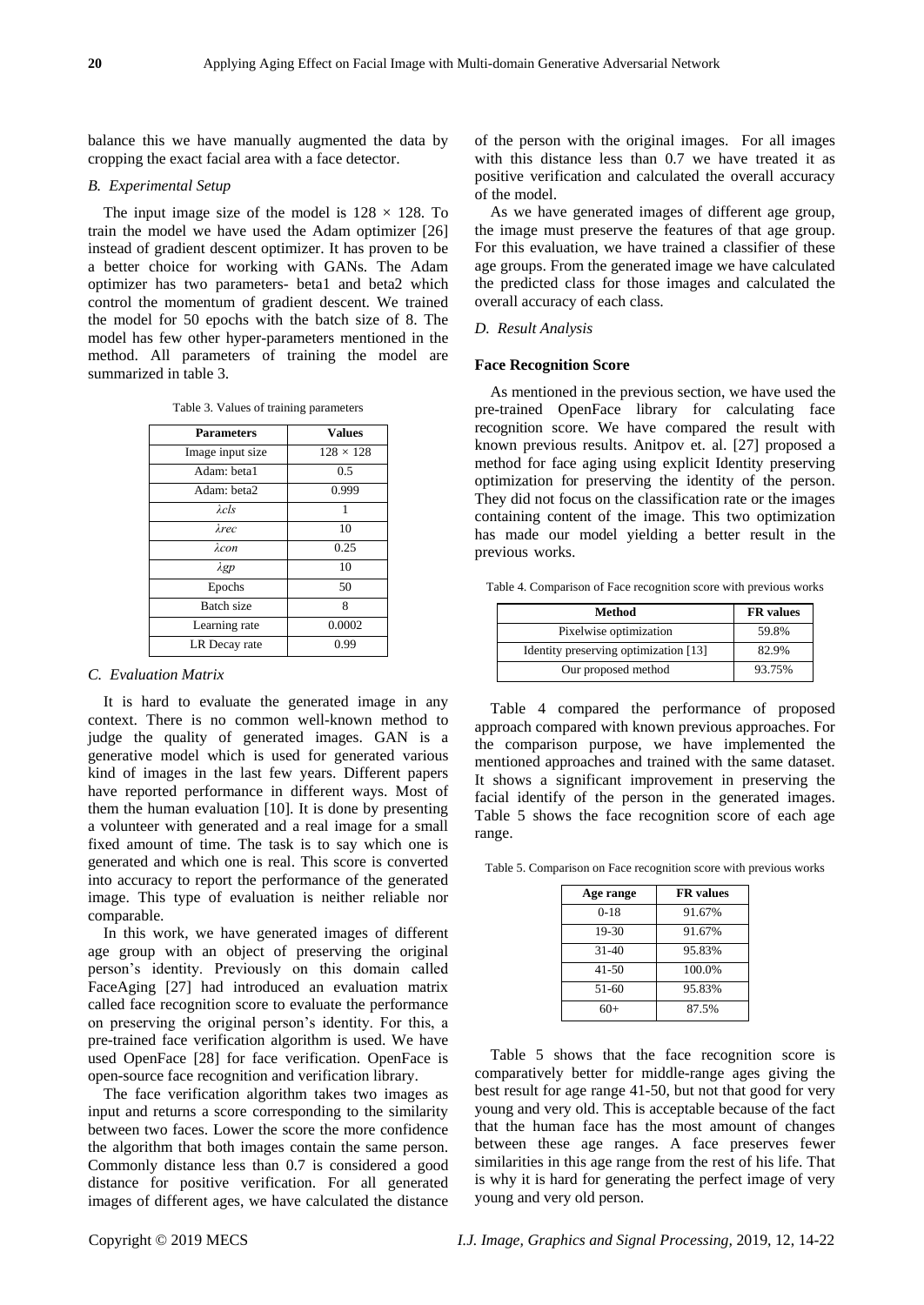

Fig. 6. Examples of generated images with the proposed mode.

# **Classification Accuracy**

We have conducted experiments on classification accuracy of each class. We trained an explicit classifier for this job. We trained this model with transfer learning on DenseNet[29] model. This method is proven for generating the best result for any classification task. The initial model had an accuracy of over 98%.

The following table represents the accuracy of each class of generated images.

|  |  |  | Table 6. Classification accuracies of generated images. |  |  |  |
|--|--|--|---------------------------------------------------------|--|--|--|
|--|--|--|---------------------------------------------------------|--|--|--|

| Age range | <b>Classification accuracy</b> |
|-----------|--------------------------------|
| $0-18$    | 89.58%                         |
| 19-30     | 85.41%                         |
| $31 - 40$ | 83.33%                         |
| $41 - 50$ | 85.41%                         |
| 51-60     | 87.50%                         |
| $60+$     | 91.66%                         |

As we can see from table 6 that better classification accuracies are achieved on the early and very old ages. And fewer accuracies in the middle age. The reason behind this is the fact that the human face goes through fewer changes in this period of ages. There are more similarities between faces of ages in middle age so the generated image is more misclassified in this range of age.

Finally there are few examples of the generated images in different age group with the proposed model shown in Fig. 6. The first column is the input image of a person. Next 6 column shows the generated image of that person in different age.

## IV. CONCLUSION

Generating facial images of different age given an image and its current age has a lot of practical applications. In this work, we have proposed a method for this job. Our GAN based method can generate facial images of different age groups. The experiment has shown that our method does better in term of preserving the person's identity in the generated image compared to known previous approaches. Also, our method generates images that introduce features of target age, which is justified with the classification accuracies. Possible improvements for this work will include improving the quality of the images with possible higher resolution images and improving the recognition feature in the generated images.

## **REFERENCES**

- [1] Y. Fu, G. Guo, and T. S. Huang, "Age synthesis and estimation via faces: A survey," *IEEE transactions on pattern analysis and machine intelligence*, vol. 32, no. 11, pp. 1955–1976, 2010.
- [2] X. Shu, J. Tang, H. Lai, L. Liu, and S. Yan, "Personalized age progression with aging dictionary," in Proceedings of the IEEE International Conference on Computer Vision, 2015, pp. 3970– 3978.
- [3] B. Tiddeman, M. Burt, and D. Perrett, "Prototyping and transforming facial textures for perception research," IEEE